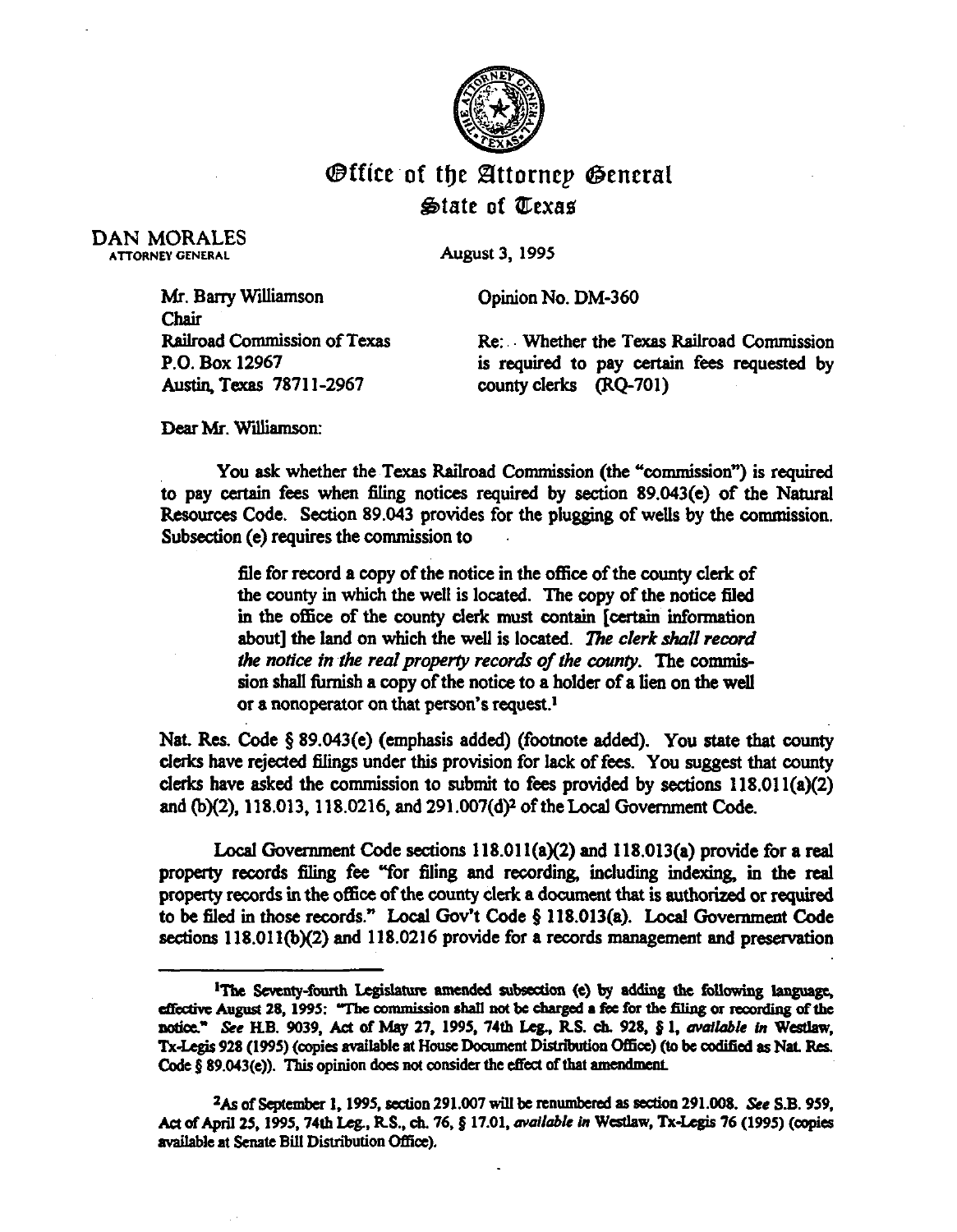fee "for the records management and preservation services performed by the county clerk after the filing and recording of a document in the records of the office of the clerk." Local Gov't Code § 118.0216. Local Government Code section 291.007, which was added in 1993, see Act of May 22, 1993, 73d Leg., R.S., ch. 818, § 2, 1993 Tex. Sess. Law Serv. 3261, 3262, authorizes a commissioners court to impose a security fee to be charged at the time of filing civil cases and other documents,

Section 154.004(b) of the Local Government Code provides as follows: "If a county officer is paid an annual salary. the state or any county may not pay a fee or commission to the officer for the performance of a service by the officer." You suggest that section 154.004(b) precludes the State from paying the foregoing fees.<sup>3</sup> For the following reasons, we disagree.

First, section 154.004(b) is inapplicable with respect to the real property records filmg fee and the records management and preservation fee set forth under section 118.011 of the Local Government Code. Section 118.011 of the Local Government Code, the county clerk fee schedule, was recodified in 1987. See Act of April 30, 1987. 70th Leg., R.S., ch. 149, § 1, 1987 Tex. Gen. Laws 707, 862. It now provides that "[a] county clerk shall collect the following fees for services rendered to any person." (Emphasis added.) 'The statutory predecessor to section 118.011, now-repealed article 3930, V.T.C.S., provided that "[c]ounty clerks and county recorders are hereby authorized and required to collect the following fees for services rendered by them *to all*  persons, firms, corporations, legal entities, *governmental agencies and/or governmental representatives.*" (Emphasis added.) The revisor's note following section 118.011 states as follows:

> The revised law substitutes "any person" for the list of legal entities in V.AC.S. Article 3930 because the Code Construction Act (Chapter 311, Government Code) detines "person" to include any legal entity.

In recodifying article 3930 in the Local Government Code, the legislature did not intend to make any substantive change in the law. See Act of April 30, 1987, 70th Leg., R.S., ch. 149, 5 51, 1987 Tex. Gen. Laws 707, 1308. Thus, section 118.011, considered alone, clearly requires county clerks to collect fees from the State.

Gn their face, section 118.011, which requires county clerks to collect certain fees from the State, and section 154.004(b), which precludes the State from paying fees to a county clerk who receives a salary, conflict. We note, however, that in 1967, the Sixtieth Legislature passed House Bill 80, amending the statutory predecessor to section 118.011,

<sup>&</sup>lt;sup>3</sup>You rely upon Attorney General Opinion JM-779 (1987) which considers whether a district attorney is required to pay a fee to the county clerk for recording abstracts of judgment under section 51.318 of the Government Code. Section 51.318 of the Government Code, however, pertains to fees **ebargcd by distria clerks.**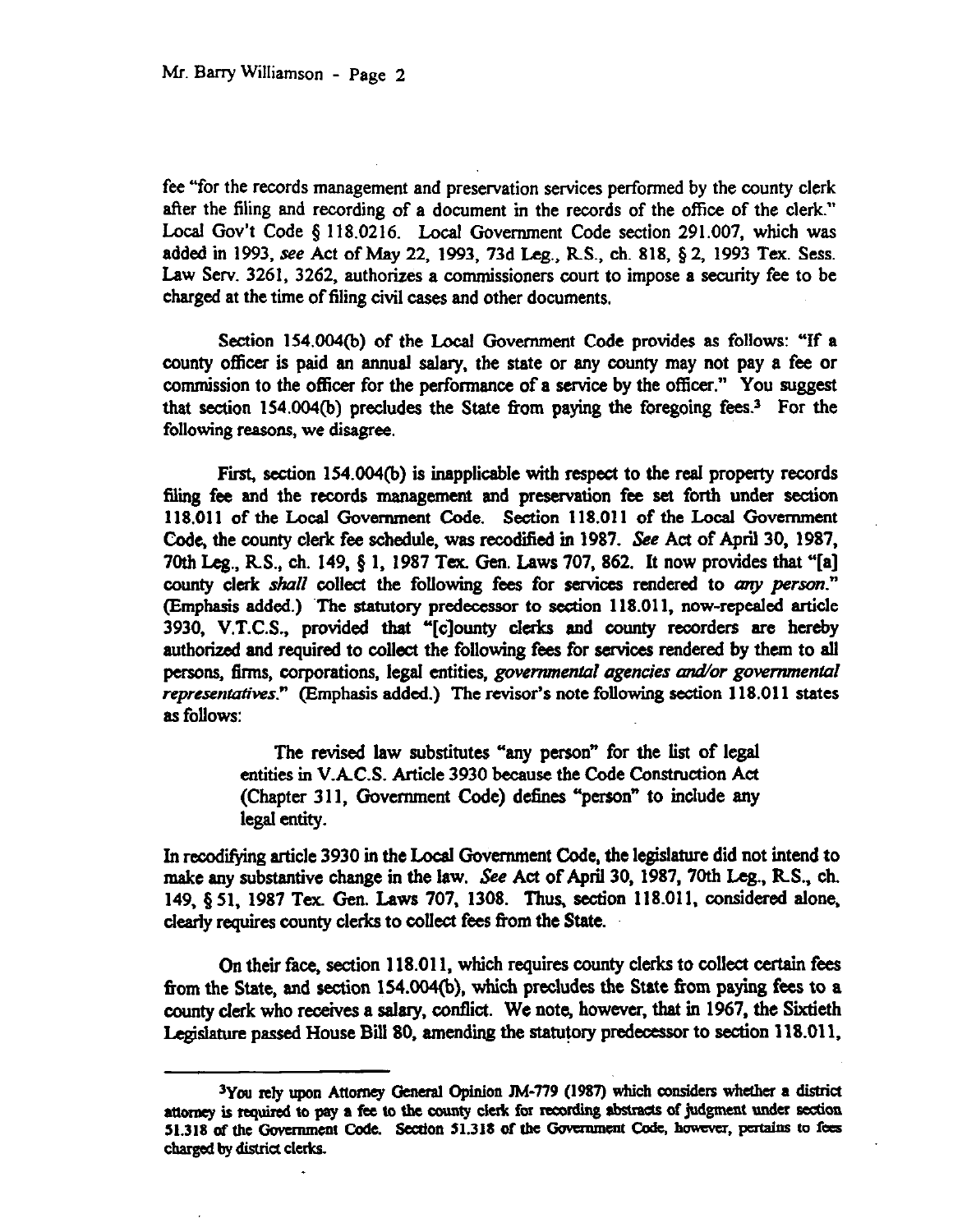now-repealed article 3930, V.T.C.S., and clarifying that that provision repealed certain other statutory provisions relating to certain fees for county clerks. See Act of May25,1967, 60th Leg., RS., ch. 681, 1967 Tex. Gen. Laws 1790. One of the provisions affected by House Bill 80 was now-repealed article 3912e, V.T.C.S., the statutory predecessor to section 154.004(b). See id.  $\S$  2, at 1790-91.

House Bill 80 provided in pertinent part that "'the fees provided for County Clerks in all other laws, or parts of laws, in contlict with the provisions of this Act are hereby repealed as to County Clerks only, including but not limited to . . Article 3912e, Vernon's Texas Civil Statutes." Id. As this office recognized shortly after House Bill 80 was enacted, "Prior to the enactment of House Bill 80, no fees were required to be paid by the State of Texas.  $[V.T.C.S. art. 3912e, \S§ 1, 3]$ . House Bill 80 now requires fees to be paid by the State." Attorney General Opinion M-134 (1967) at 2; see also Attorney General Opinion M-168 (1967) (noting that House Bill 80 did not repeal sections 1 and 3 of article 3912e insofar as it applied to fees under Probate Code or Code of Criminal Procedure). Thus, the State *must* pay all fees set forth in section 118.011, including the real property records filing fee and the records management and preservation fee.

The section 291.007 security fee is not mentioned in the section 118.011 fee schedule and must be analyzed separately. As noted above, subsection (a) of Local Government Code section 291.007 authorizes a commissioners court to impose a security fee to be charged at the time of filing in civil cases. Subsection (d) provides that if the commissioners court of a county sets a security fee in civil cases, the county and district clerks shall collect a fee of one dollar for filing any document not subject to the security fee. The fees and costs collected under these provisions must be deposited in the courthouse security fund by the county treasurer. Local Gov't Code 5 291.007(e). "The fund may be used only to finance the following items when used for the purpose of providing security services for buildings housing a district or county court," including, for example, metal detectors, surveillance equipment, and security personnel. Code Crim. Proc. art. 102.017(c), added by Act of May 22, 1993, 73d Leg., R.S., ch. 818, § 1, 1993 Tex. Sess. Law Serv. 3261, 3262.<sup>4</sup> See generally Attorney General Opinion DM-283 (1994) (construing Local Gov't Code  $\S 291.007$ ).

We believe that the State is not precluded by section 154.004(b) from paying the section 291.007 security fee for the following reasons. Subsection (a) provides that the security fee "shall be taxed as other costs. The county is not liable for the costs." Subsection (b) provides that in a civil case brought by the State or political subdivision in which the State or political subdivision is the prevailing party, the security fee under subsection (a) "shall be taxed and collected as a cost of court against each nonprevailing party." Section 291.007 exempts the local county, but not the State or other political

<sup>&</sup>lt;sup>4</sup>Article 102.017 will be renumbered as article 102.018 as of September 1, 1995, see S.B. 959, Act of April 25, 1995, 74th Leg., ch. 76, § 17.01, and amended to apply to municipal courts effective August 28, 1995, see S.B. 349, Act of May 27, 1995, 74th Leg., R.S., ch. 764, § 2, *available in Westlaw*, Tx-Legis data base (copies available at Senate Bill Distribution Office).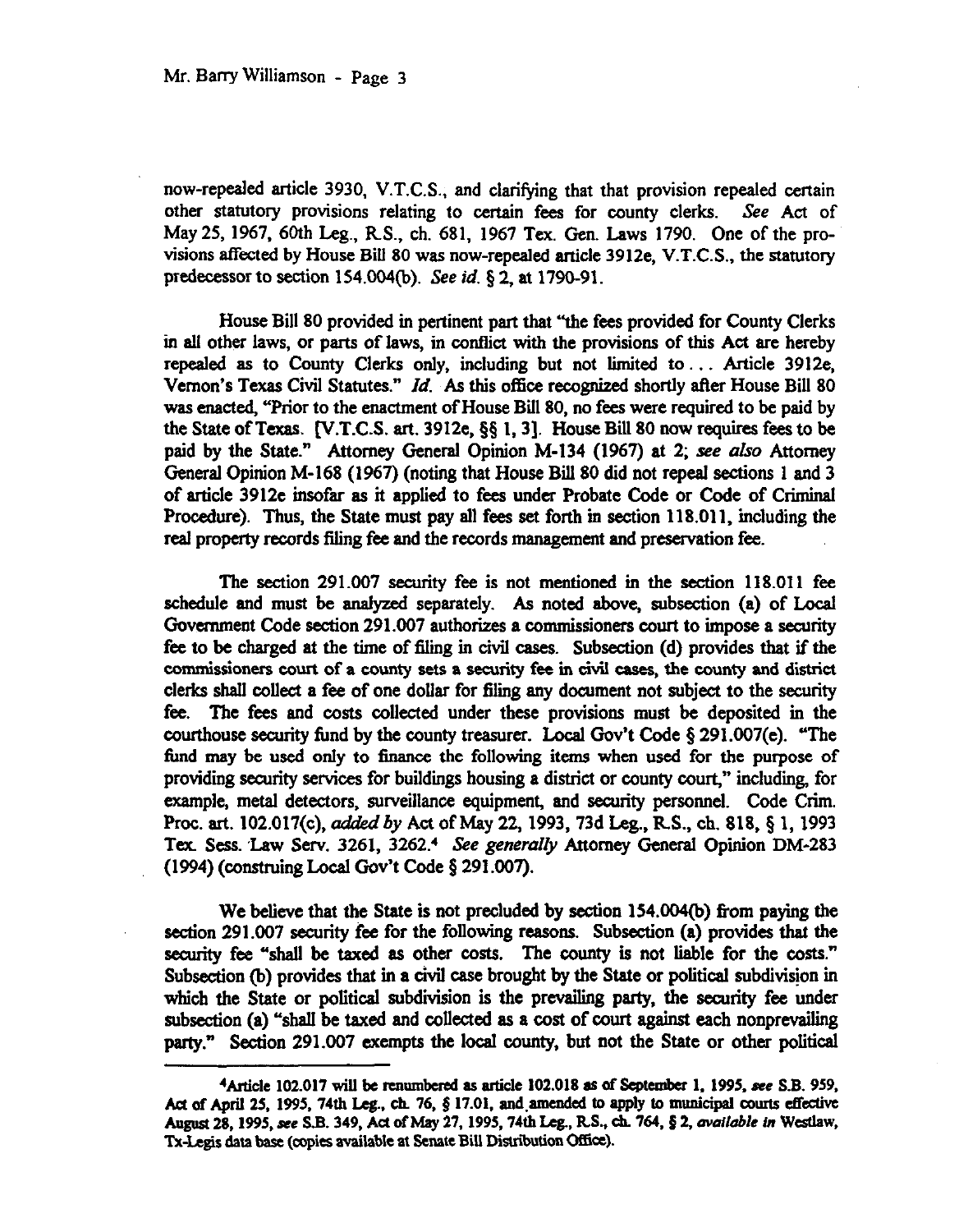subdivisions, from paying the subsection (d) security fee. This omission contrasts with the special provision made for fees paid by the State and political subdivisions in subsection (b). and leads us to conclude that the legislature intended for the State and political subdivisions, other than the local county, to pay the subsection (d) fee.<sup>5</sup> To the extent that section  $291.007(d)$  and section  $154.004(b)$  conflict, section  $291.007(d)$ , which is both more recent and more specific than section 154.004(b), must prevail. See Gov't Code  $\S$ § 311.025(a), .026(b). Therefore, section 154.004(b) of the Local Government Code does not preclude the commission from paying the subsection (d) fee.<sup>6</sup>

## **SUMMARY**

Local Government Code section 154.004(b) does not preclude the Texas Railroad Commission from paying a real property records filing fee pursuant to Local Government Code sections 118.011(a)(2) and 118.013(a), a records management and preservation fee pursuant to Local Government Code sections 118.011(b)(2) and 118.0216, or a courthouse security fee under Local Government Code section  $291.007(d)$  when filing notices required by section 89.043(e) of the Natural Resources Code.

Yours very truly,

DAN MORALES Attorney General of Texas

 $5$ One might suggest that no reference is made to the State and political subdivisions with respect to the subsection (d) fee because the legislature assumed that they would be precluded from paying the fee under section 154.004(b). This argument is not convincing, however, because section 154.004(b) only precludes the State and counties from paying fees. It does not preclude the host of other types of political subdivisions from paying fees.

<sup>&</sup>lt;sup>6</sup>You ask whether the commission is precluded from paying certain filing fees in a nonlitigation context. We do not address other fees nor do we address how or when these particular filing fees must be paid. Furthermore, we do not consider the payment of filing fees in litigation. Cf. Local Gov't Code § 154.004(d)(2) (section 154.004(b) does not affect "the payment of costs in a civil case or eminent domain proceeding by the state"); Civ. Prac. & Rem. Code §§ 6.001 (the state may not be required to file a bond for court costs), 8.02 ("If the state prevails in a lawsuit, the opposing party shall pay the entire amount of any filing fee attributable to the state"); Attorney General Opinion MW-447A (1982) ("the state is not required to pay filing fees for the filing of a case, pay fees for service of citation, or give any other security for costs ... although the state will ultimately be liable for costs should it be the losing party.").